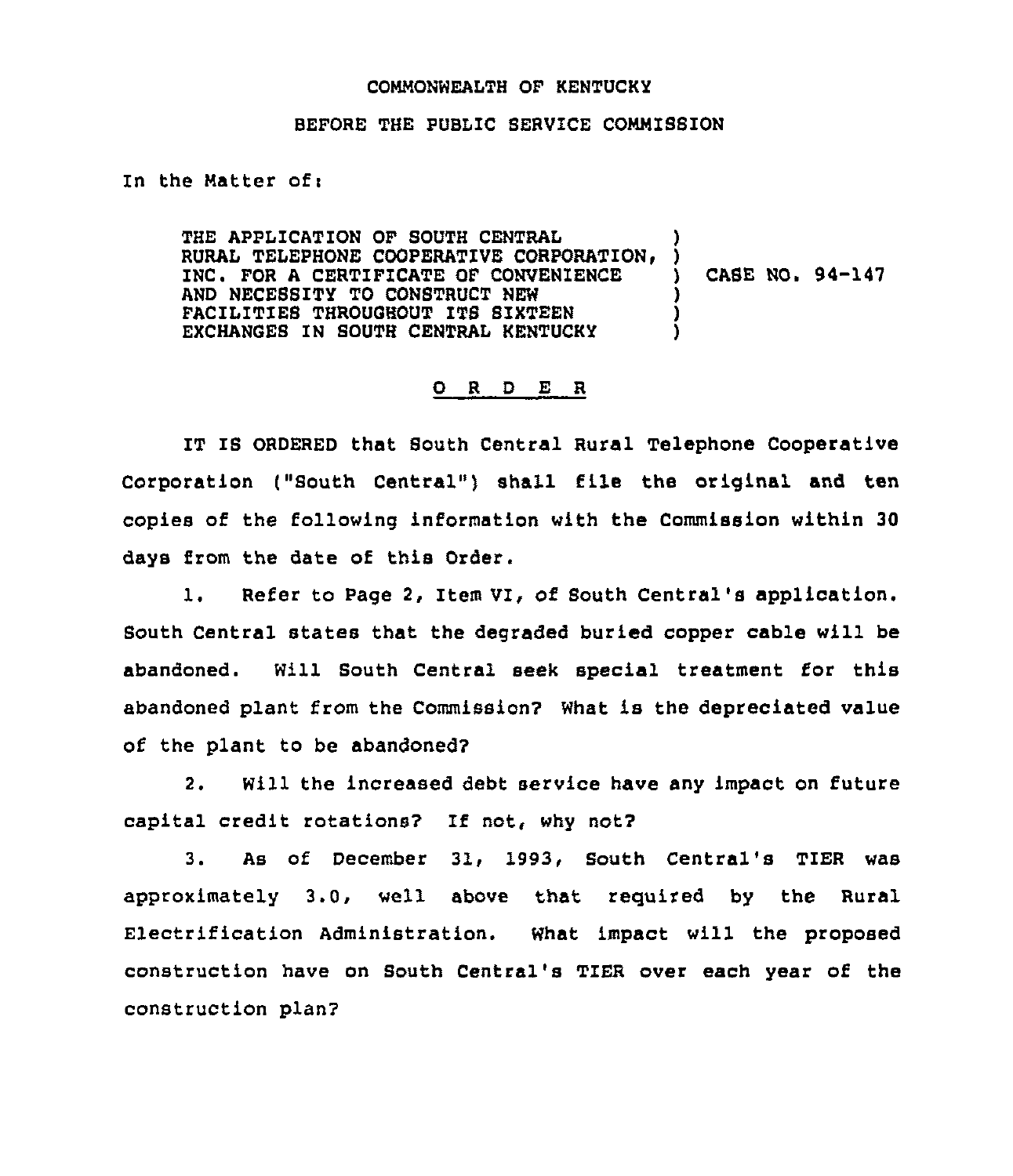4. For the following, refer to the last paragraph of Section I on Page II-2 of South Central's loan Design filed as Exhibit <sup>A</sup> to its application:

a. Identify the market: information and desoribe the planning procedure that resulted in South Central concluding that there will be a significant need for data and especially video services in its service territory.

b. South Central characterless these needs aa long term. Does this imply that a portion of the completed construction could be considered excess capacity, at least until a demand the service is realized? If not, why not?

c. Approximately what percentage of the total proposed construction cost can be attributed to establishing or enhancing data and video services as opposed to upgrading or maintaining voice grade service? If an estimate cannot be determined, identify the new data and video services that are expected to arise (e.g. Distance Learning, Medical Links, etc.) and the types of local exchange carrier facilities necessary to support such services.

5. Refer to the first paragraph on Page <sup>3</sup> of South Central's application and Section 1 on Page IV-19 of Exhibit A. Provide expense estimates for Plant Specific Operations that support South Central's claim that the proposed construction will lower operating costs. Include any additional personnel and equipment necessary to maintain the new facilities being proposed.

6. One condition for establishing public convenience and necessity for a new service or facility is a showing of inadequacy

 $-2-$